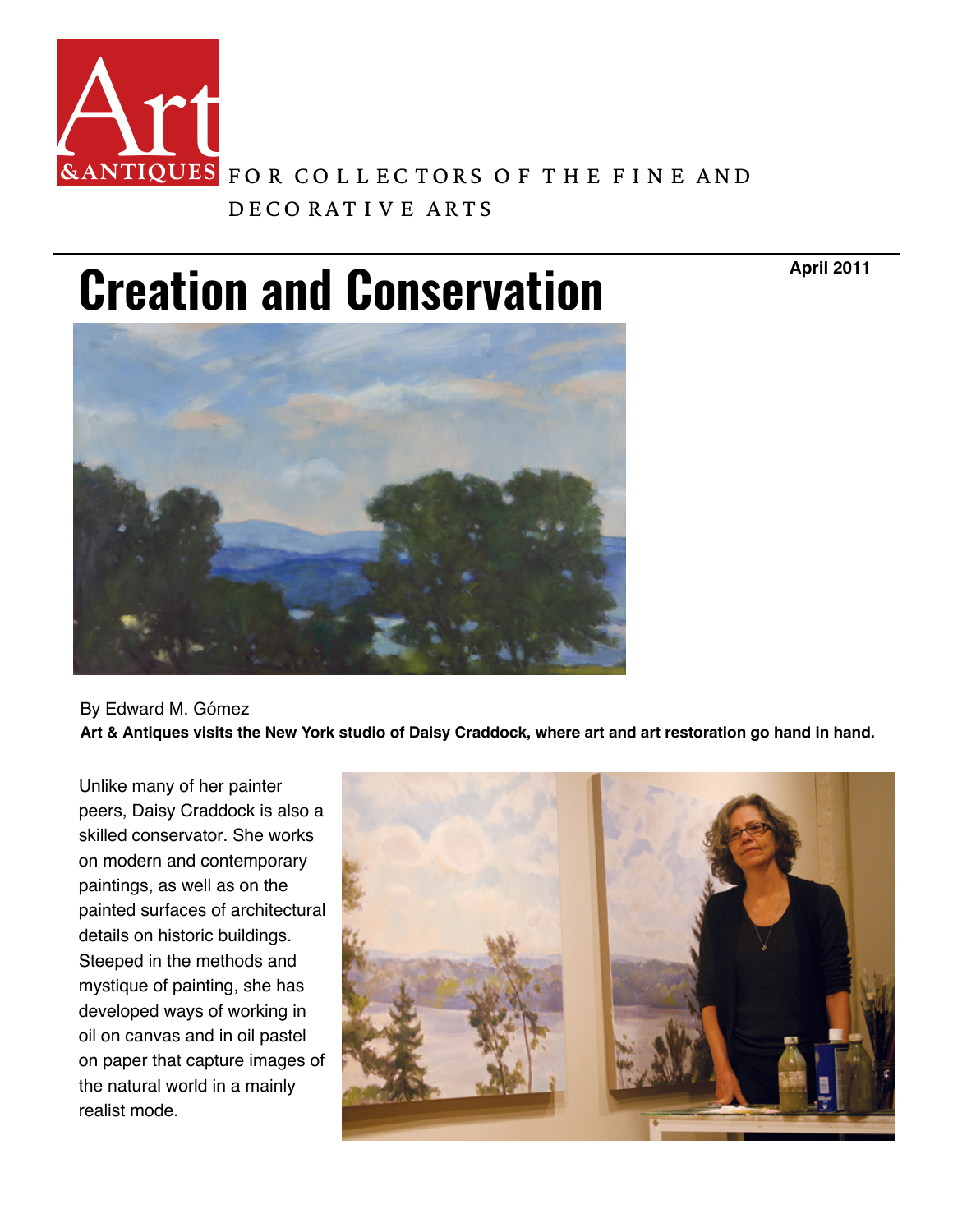Trees are among the New York–based artist's favorite subjects. Humble or majestic, delicate or sculpturally grand, they are the central motifs that anchor many of her compositions, [most of which are](https://gallery1202.com/)  landscapes. Craddock's signature style highlights the textural and structural details of her subjects— Southern willows, mighty oaks, Hudson Valley pines—even as it abstracts them.

For Craddock, painting is as a visual language for expressing observations about the character and appearance of the world is a deeply personal pursuit. "I'm always interested in viewers' reactions to my work," she says, standing in her neatly arranged SoHo studio, where her recent dra[wings hang on a wall](https://www.thewadsworth.org/paulmanship/)  in natural-wood frames, and a large, abstract painting on canvas, whose chipped, punctured surface she is restoring, is set up on an easel. She adds: "But I'm not painting art with any particular audience in mind. I'm painting for myself. " She does, however, regularly show and sell her work, both at Fischbach Gallery in New York and at John Davis Gallery in Hudson, N.Y.

Craddock brings meticulous craftsmanship to her work as an art conservator. She has repaired damaged paintings by such well-known realist and abstract artists as John Marin, Jo[an Mitchell, Mark](https://woodwardgallery.net/)  Rothko and John Wesley. For some time-worn or repair-needy canvases, she may painstakingly prepare acetate-overlay "maps" that indicate every chipped, faded, scratched, torn or punctured spot that might require her attention. As an experienced conservator, she says, "I try for the least invasive approach, and much of what I do falls into the realm of harm-preventive action. I try [to keep my clients](https://www.bluespiral1.com/)  happy. In part, that means they can be assured that any work I might carry out for them will be held in the strictest confidence, which many prefer, as opposed to conservation that is done in a museum setting, where the artwork is in the public domain, and conservation can be discussed more openly."

She has cleaned and conserved paintings for various galleries and private clients but does not limit herself to flat art; Craddock recently collaborated with her daughter, Georgia Elrod, [an artist who is also](https://scottsdaleartauction.com/)  a decorative painter, and A.M. Art Conservation, a small firm based in upstate New York, on the restoration of metal banisters, doors and other architectural details at the Federal Hall National Memorial, an 1842 neoclassical building in Manhattan's Wall Street district. (In 1789, George Washington was sworn in as the first president of the United States on the balcony of the original version of this building, which stood on the same site.)

Even as a youngster, Craddock recalls, making art helped her through some of childhood's roughest passages: "I drew all the time. Drawing was an escape." Born in Memphis, she grew [up in Tennessee](https://www.chihuly.com/shop/edition-artwork/glass)  except for a period during high school when she and her family lived in Panama. Her father had been sent there, "to the edge of the jungle," as she puts it, to work for the U.S. Army Corps of Engineers building schools and houses on American military bases. It was the Cold War era. "I [remember the U-2](https://www.jeraldmelberg.com/)  aircraft that would take off from those bases for spying missions over Cuba," says Craddock.

There were some art genes running through the family. The artist's parents did not make art or crafts, but her maternal grandmother, in Tennessee, had made quilts, and her paternal grandmother, whom Craddock never met, made paintings, one of which she once saw and still vividly re[members. It was a](https://chrysler.org/exhibition/americans-in-spain/)  picture of a baby eating cantaloupe, faithfully copied from a seed catalogue. Craddock mentions that she had an aunt who was a close friend of William Faulkner's sister. With such strong links to the South," she says, "I feel closely tied to that region, even though I've been based in New York for so long. Aspects of the Southern landscape are a large part of my subject matter."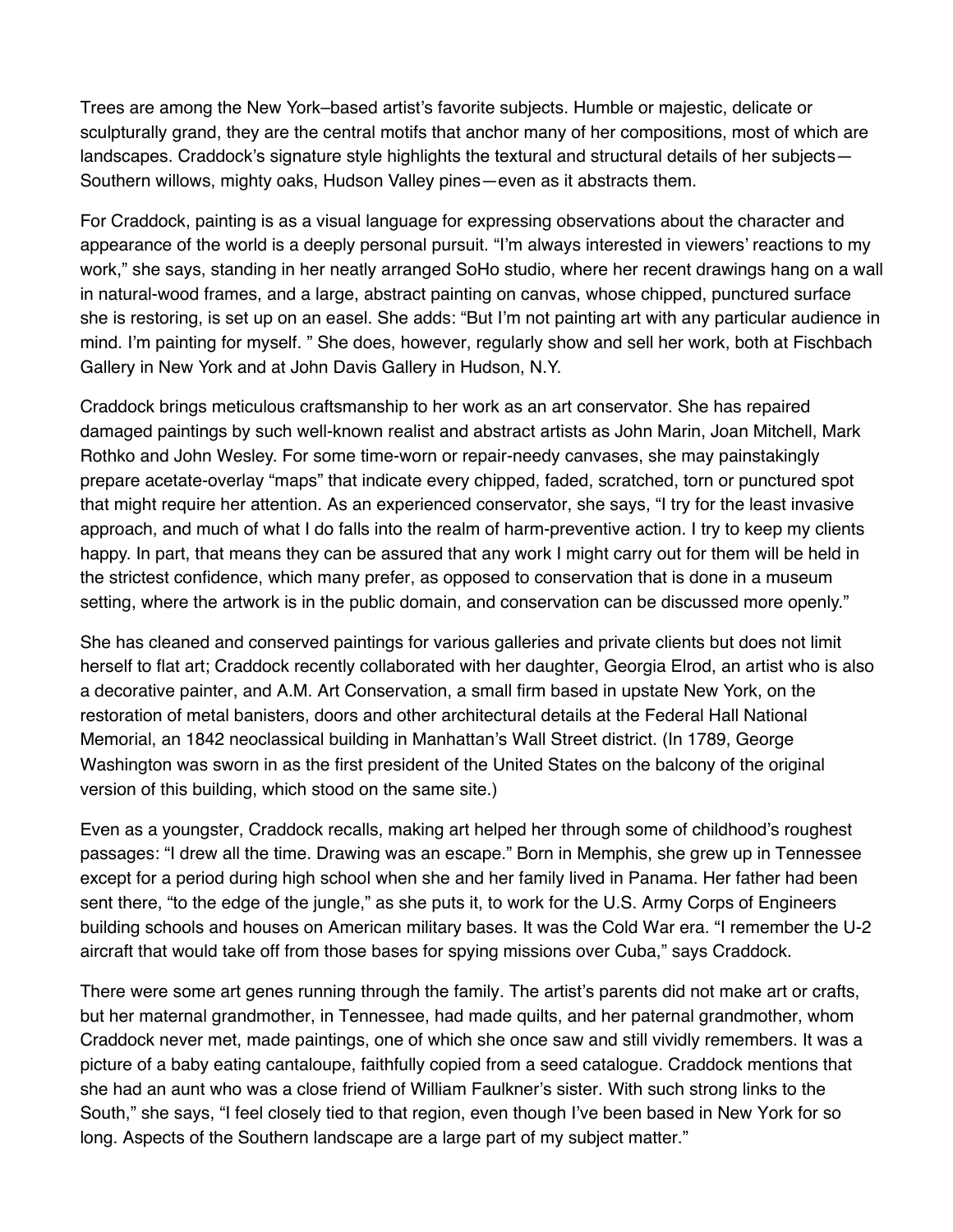After earning degrees in art at Southwestern (now Rhodes College) in Memphis, wh[ere she studied](https://chrysler.org/exhibition/americans-in-spain/)  with the sculptor Lawrence Anthony, and at the University of Georgia in Athens, where a lecture visit from the New York-based realist painter Isabel Bishop deeply moved her, Craddock headed to Boston in the early 1970s and, shortly thereafter, to New York, where she stayed. By the middle of the decade, she was working as a textile designer in Manhattan by day and, in her own studio, making paintings based on the patterns of sea shells. "I waded through styles," she [says, "and made](https://jeandemerry.com/artisan/cobie-russell/)  plein air paintings and pictures of the shadows of the buildings I could see from my studio's window."

Craddock later stumbled upon a cast-off roll of thick, black paper, the kind photographers use as backdrops for fashion or portrait shoots. She made drawings with oil pastel on this paper and liked their dark backgrounds, which became almost invisible after she covered them with color. Still, through the broad expanses of sky in those landscapes, streaks of black could sometimes be detected. In time, she made oil-pastel drawings and oil paintings on other dark-color [backgrounds,](https://www.andrewjonesauctions.com/)  too. For example, sienna became one of her favorites. "Those landscapes felt moody and sometimes turbulent," says John Davis, who presented them in a sold-out solo exhibition of Craddock's work in 1983, when his gallery was still located in Akron, Ohio.

Craddock produced those semi-abstract landscapes of the early 1980s using cut-up [sponges in lieu](https://www.artemisgallery.com/)  of paintbrushes; she had been partly inspired by the work of Arthur Dove (see Art & Antiques, March 2011, page 80), the early American modernist who painted sunrises, seascapes and, most imaginatively, even the sound of fog horns. During this period of Craddock's career, the art market seemed to catch up with her to some degree. So-called neo-expressionism was in vogue. With its crudely painted depictions of human faces and figures, this style sparked a renewed interest in impulsive ways of handling paint. "My kind of painting benefited from the interest in all that neoexpressionist brushiness," she says, "but my subject matter was different; it was not urban." Her art also did not primarily feature human figures.

In fact, her work was rooted more in the traditions of landscape painting. Its analysis and interpretation of visual perception seemed to reflect the concerns of 19th-century Impressionists and also those of 20th-century modernists, who famously reduced the portrayal of their subjects to the most basic elements of form and color. Craddock cites as an influence the Bay Area figurative painter David Park, whose human figures often seemed to lumber through broadly painted compositions. Her lean renderings of multi-hued skies also bring to mind the pared-down, sky-meets-horizon, layeredcolor passages in the abstracted city views of another Northern California modernist, Richard Diebenkorn.

This artistic lineage can be sensed in the way the branches or the clumpy mass of a Craddock tree may appear to recede and melt into the background of one of her paintings, only to surge forward again into the picture plane as a recognizable but still abstract form. Rivers, mountain ranges, an old red barn here or a fluffy crêpe myrtle bush there may act the same way, in a gentle, eye-teasing, push-me-pull-you visual rhythm. Craddock's nature pictures are attractive without feeling selfconsciously sentimental.

Throughout the 1980s and '90s, Craddock continued to refine her painting technique. She observes: "Those earlier landscapes had evolved from the drawings I had made on the black paper. They looked spontaneous but were actually very deliberate." In works like Sartoris (1986), whose title is